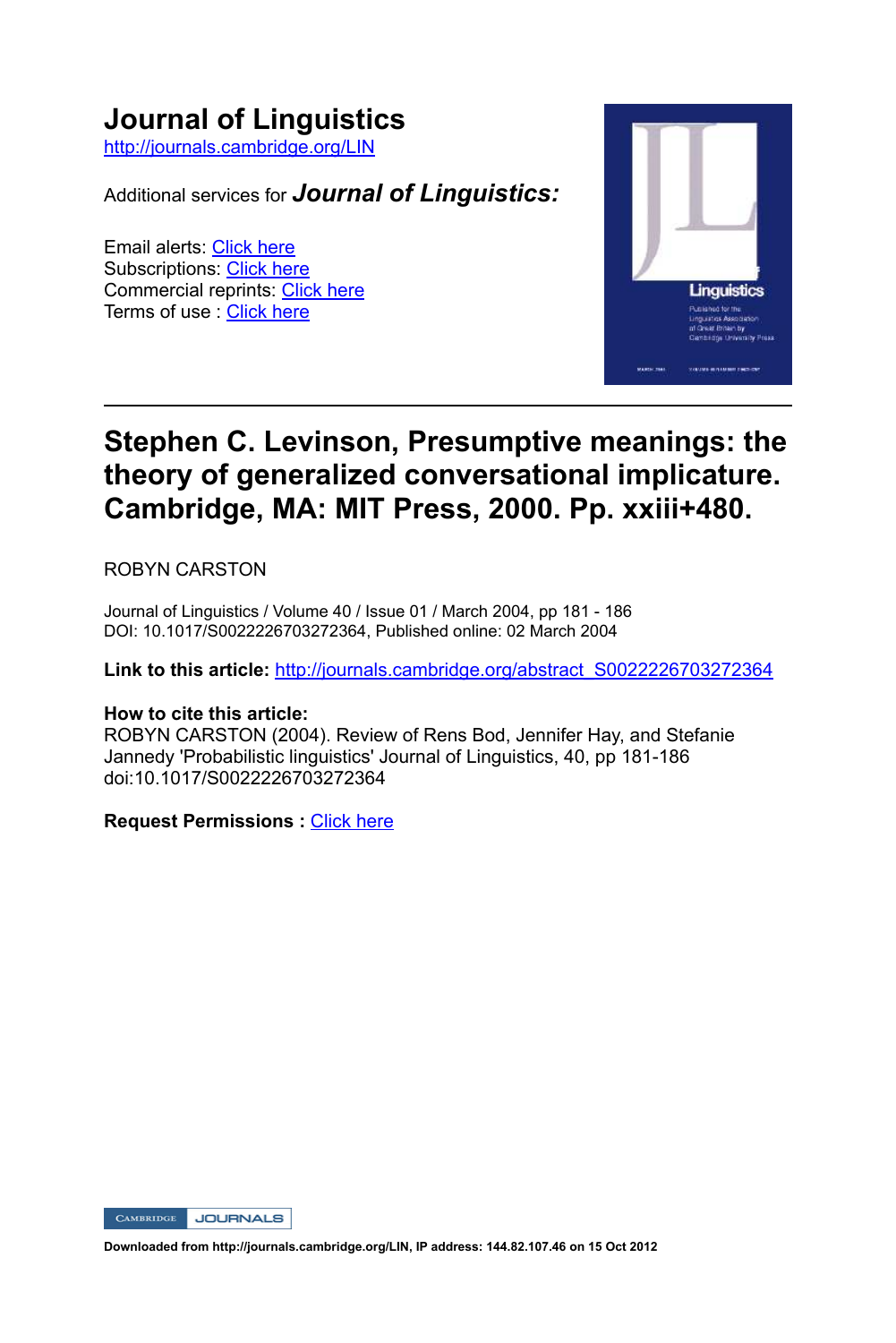#### REVIEWS

McCarthy, J. (1999). Sympathy and phonological opacity. *Phonology* 16. 331–399.

Prince, A. & Smolensky, P. (1993). Optimality theory. Ms., Brandeis University & University of Colorado at Boulder.

Pullum, G. K. (1976). The Duke of York gambit. Journal of Linguistics 12. 83–102.

Selkirk, E. (1990). A two-root theory of length. University of Massachusetts Occasional Papers 14. 123–171.

Author's address: Institut für Linguistik, Universität Leipzig, Beethovenstr. 15, 04107 Leipzig, Germany.

E-mail: hall@rz.uni-leipzig.de

(Received 2 June 2003)

J. Linguistics 40 (2004). DOI: 10.1017/S0022226703272364  $©$  2004 Cambridge University Press

Stephen C. Levinson, Presumptive meanings: the theory of generalized conversational implicature. Cambridge, MA: MIT Press, 2000. Pp.  $xxiii + 480$ .

Reviewed by ROBYN CARSTON, University College London

The basic thesis of this book is that there is a level of utterance-type meaning, which is distinct from, and intermediate between, sentence-type meaning and utterance-token meaning. That is, it is more than encoded linguistic meaning but generally less than the full interpretation of an utterance. Here are some examples, where (a) is a sentence and (b) is its utterance-type meaning:

- (1) (a) Some of the children passed the test.
	- (b) Some but not all of the children passed the test.
- (2) (a) Mary looked at John and he smiled.
- (b) Mary looked at John and then he=John smiled.
- (3) (a) Nick was instrumental in lighting the fire.
	- (b) There was something odd in the way Nick lit the fire.
- (4) (a) Can you pass the salt?
	- (b) I request that you pass the salt.

The highlighted elements in each of the (b) representations are not derived by linguistic decoding but are pragmatically inferred.

In the Gricean pragmatics tradition, pragmatically inferred meaning is usually closely associated with context-dependence and with maxims or principles which are geared to the recovery of the speaker's intended meaning. However, while Levinson agrees that this is the right way to view the processes of full interpretation of an utterance token, he takes a quite different stance on the pragmatics of utterance-type meaning, which is a matter of preferred or default (or 'presumptive') interpretations, 'which are carried by the structure of utterances, given the structure of the language, and not by virtue of the particular contexts of utterances' (1). And while these default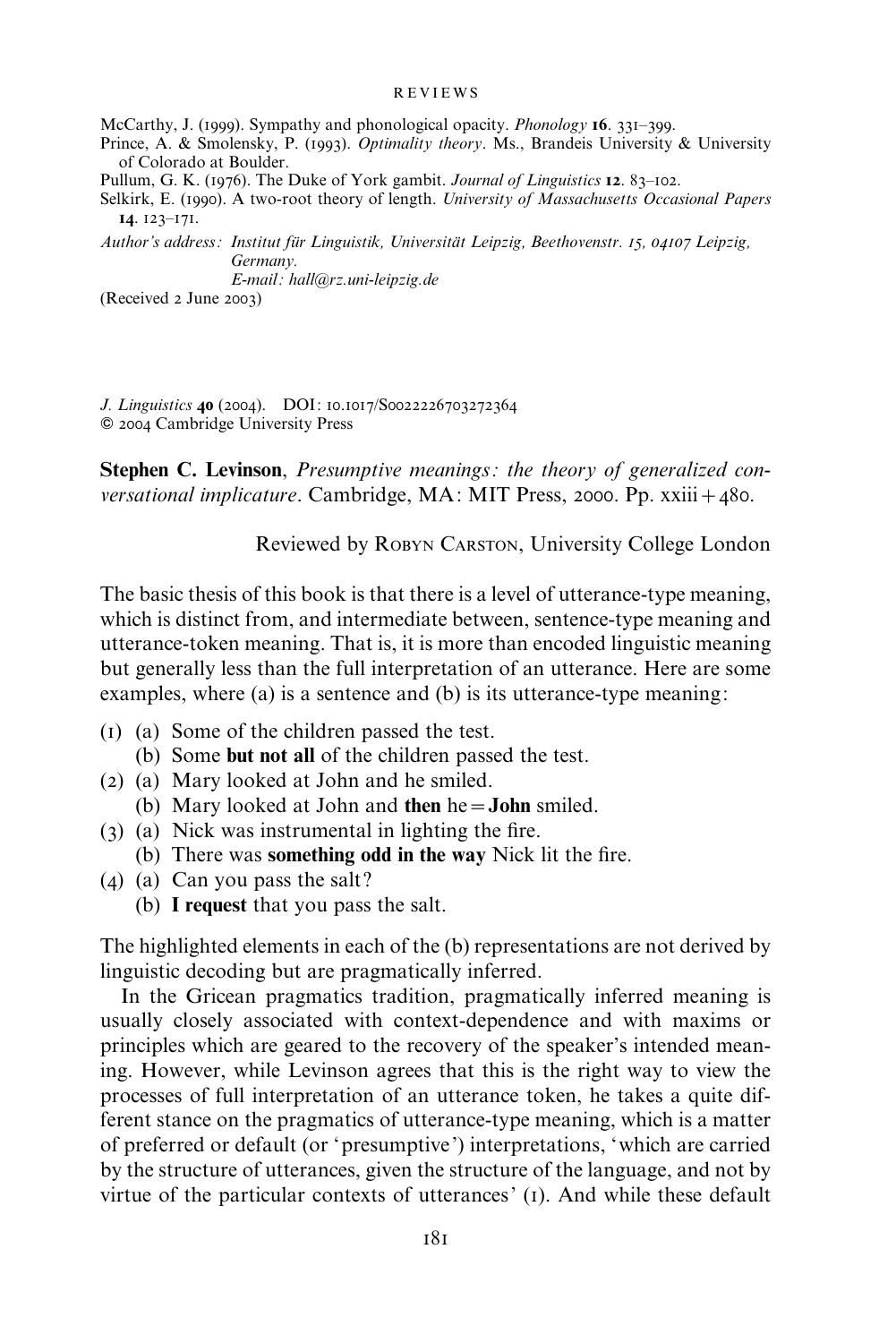interpretations are licensed by certain pragmatic principles or heuristics, they are 'based not on direct computations about speaker-intention but rather on general expectations about how language is normally used' (22). That is, they are generated automatically by default usage rules associated with certain linguistic expressions and structures. So, for instance, the quantitative term some in (1a) carries a default rule licensing the inference to 'not all' and the conjunction and in (2a) carries a default rule to the effect that the event described in the first conjunct preceded that described in the second conjunct. Since these are default inferences, hence defeasible, their results can be overridden, and this is where context does play a role: if the default output is inconsistent with the context, it is dropped. In the case of (1a), for instance, if there is a contextual assumption to the effect that all of the children passed the test then this will defeat the default inference given  $in (1b)$ .

Levinson mentions a number of pragmatic phenomena, including illocutionary force (as in (4) above), conversational routines and presuppositions, which contribute to the level of utterance-type meaning, but the focus of the book is on a class of conversational implicatures, exemplified in  $(b)$ – $(3b)$ above. He makes a sharp distinction between these generalized conversational implicatures (GCIs) and conversational implicatures of a particularized sort (PCIs):

- (5) A: Did the children's summer camp go well?
	- B: Some of them got stomach 'flu. GCI: Not all of the children got stomach 'flu. PCI: The summer camp didn't go as well as hoped.

While the PCI of B's utterance depends on the context provided by A's question and would not arise in a different context (e.g. a context in which the issue is whether all the children were able to sit their exams), the GCI would arise quite generally across contexts. These two domains of pragmatic inference work in totally distinct ways: PCIs depend on some (unspecified) maxim of relevance which is responsive to particular contextual assumptions, while GCIs are underpinned by three informativeness principles (based roughly on Grice's quantity and manner maxims), each of which licenses the hearer to employ a corresponding heuristic:

(6) Q-HEURISTIC : What isn't said to be the case is not the case. I-HEURISTIC: What is said in a simple (unmarked) way represents a stereotypical situation. M-HEURISTIC: What is said in an abnormal (marked) way represents an abnormal situation.

The Q-heuristic has to be relativized to a relevant scale of lexical alternates, e.g.  $\langle \text{all}, \text{some} \rangle$  for (1) and (5) above. The I-heuristic and the M-heuristic are responsible for the implicatures in (2b) and (3b), respectively. As Levinson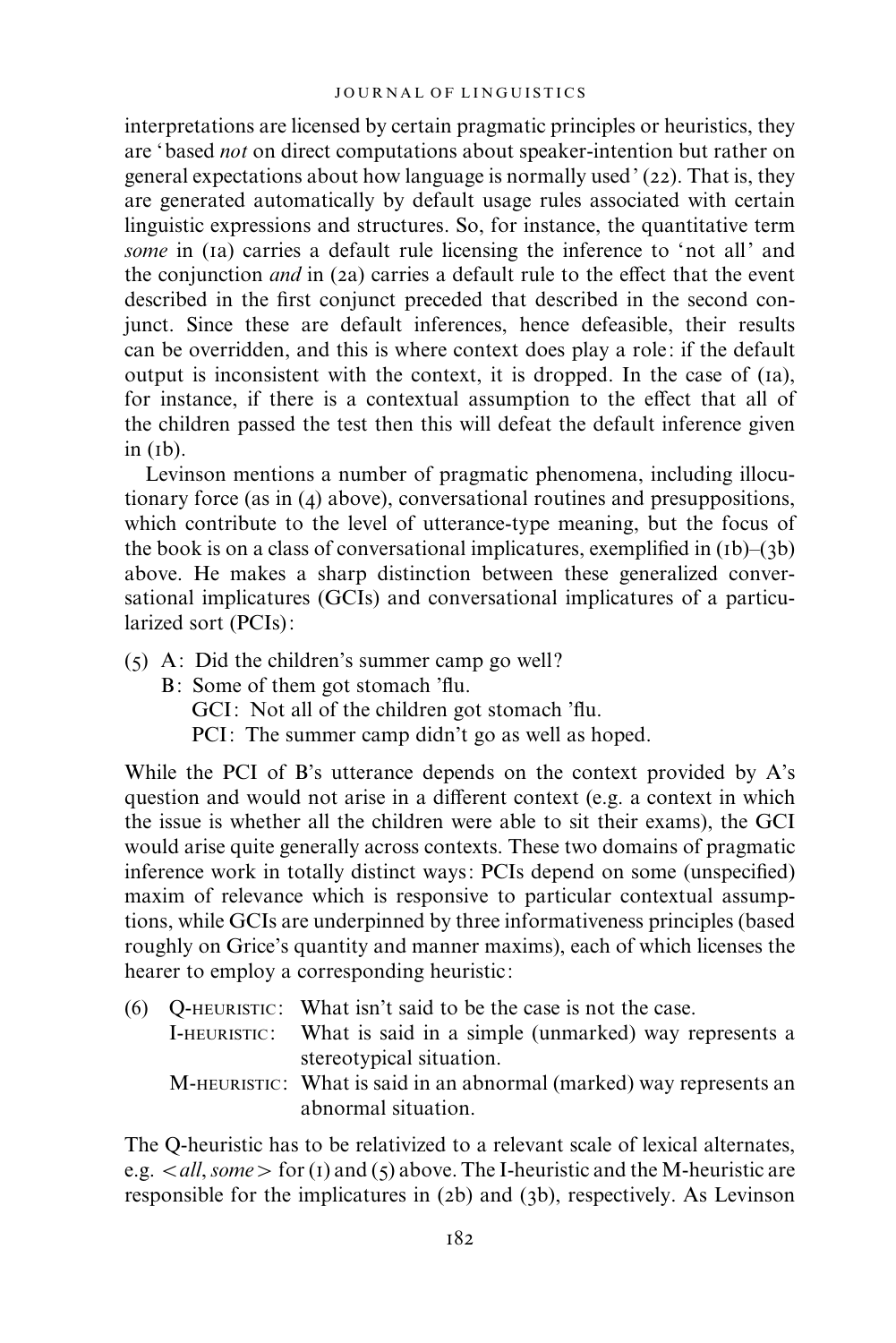#### REVIEWS

acknowledges, this system is similar to that of Horn (1984), with the effects of the I- and M-principles reflecting his 'division of pragmatic labour': two coextensive expressions differing in formal markedness tend to become associated with complementary subsets of the original extension (e.g. *kill* and cause to die).

These, then, are the core ideas explored in the book, which is organized into a short introduction, four long chapters and a short epilogue. The first big chapter sets out to make the case that GCIs comprise a distinct domain within pragmatics. It traces the Gricean background within which the distinction between generalized and particularized conversational implicature arose and argues that an approach like Relevance Theory (RT; Sperber & Wilson 1986/1995), which does not give the distinction any theoretical weight and employs the same communicative principle and comprehension procedure in the derivation of all conversational implicatures, cannot do justice to the nature of these generalized inferences. The case for GCIs is given empirical support by the observation, again from Horn, that languages do not lexicalize the meanings 'not all', 'not always', 'not both' (as opposed to 'none', 'never', 'nor'). The idea is that this is because each of these meanings is inferred by default from the words some, sometimes and or, respectively.

The second chapter explores the three species of GCI in considerable detail. Levinson provides a wealth of examples of each kind and candidly acknowledges that some of them raise problems for his account. For example, the scales at issue in the generation of scalar Q-implicatures may be context-dependent (e.g. a scale consisting of celebrities ordered in terms of their popularity) rather than a matter of semantic entailment (as in the cases of all/some, and/or and the number terms), so that this kind of Q-inference crosscuts the generalized/particularized distinction. A quite disparate range of phenomena fall in the class of I-based inferences, including conjunction buttressing, bridging inferences, some cases of pronominal reference resolution as in (2) above, lexical narrowings, and possessive interpretations. Several of these can have more than one outcome and so don't seem to be cases which have a default/preferred interpretation after all. The chapter ends with a discussion of the potential conflicts among the three principles and resolves the problem by imposing an order of priority on them: first Q-inferences, then M-inferences and finally I-inferences.

The third chapter is, to my mind at least, the most interesting, as it is here that Levinson confronts the role of pragmatic inference in determining the truth-conditional content of an utterance. That pragmatics plays this role is widely acknowledged nowadays by pragmatists across various frameworks, but it tends still to be resisted by advocates of a truth-conditional semantics for natural language, as it causes obvious problems for a compositionality principle conceived in truth-conditional terms and calls into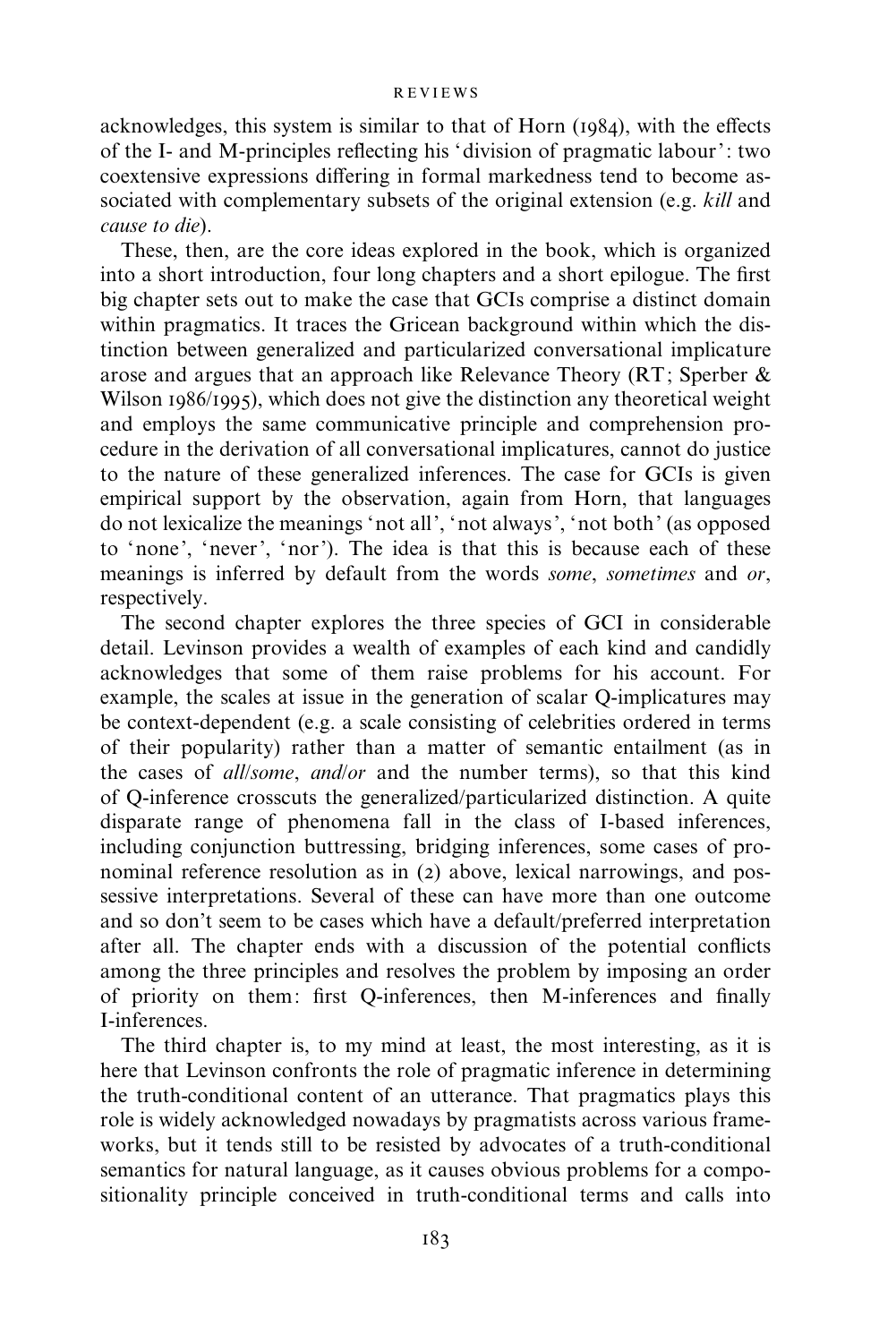question the traditional semantics/pragmatics distinction. Although he doubts that it will ultimately work, Levinson would like to 'limit the damage' with the hypothesis that it is just his chosen domain of pragmatic inferences, GCIs, that can affect truth conditions. They can do this in a range of ways, including playing a role in processes of disambiguation and reference resolution, but most significantly, there are certain situations in which their own content is actually composed into the truth conditions of the utterance. This occurs in the class of what he calls 'intrusive' constructions (which include negations, conditionals, disjunctions and comparatives). He calls them intrusive because they have the property that 'the truth conditions of the whole expression depend on the implicatures of some of its constituent parts' (213–214):

- (7) (a) If both teams got three goals the game was a draw.
	- (b) If both teams got exactly three goals the game was a draw.
- (8) (a) It's better to drive home and drink a bottle of wine than to drink a bottle of wine and drive home.
	- (b) It's better to drive home and then drink a bottle of wine than to drink a bottle of wine and then drive home.

For (7a), the GCI of the embedded sentence both teams got three goals, namely 'at most three goals', is composed with the encoded semantics 'at least three goals' to give the truth conditions in (7b); similarly, mutatis mutandis, for (8).

Thus, what is a non-truth-conditional element (an implicature) of the simple sentence becomes part of the truth conditions of the more complex sentence in which the simple one is embedded. This seems barely coherent and leads to the prediction that the intuitively valid argument in (9) is invalid, since the truth conditions of premise 2 don't match those of the antecedent of the conditional in premise 1:

(9) Premise 1: If both teams got three goals then the game was a draw. Premise 2: Both teams got three goals. Conclusion: The game was a draw.

Relevance theorists, on the other hand, predict the intuitive validity of (9), since they take the view that utterances of the complex sentences in  $(7a)$ and (8a) AND utterances of the simple sentences on their own are equally likely to be pragmatically enriched; this is not a matter of implicature in either case but of pragmatic development of the schematic encoded logical form of the utterance (see Carston 2004). For a recent bid to save the traditional semantic picture by limiting the truth-conditional effects of pragmatics to the saturation of linguistically given variables, see King & Stanley (2004).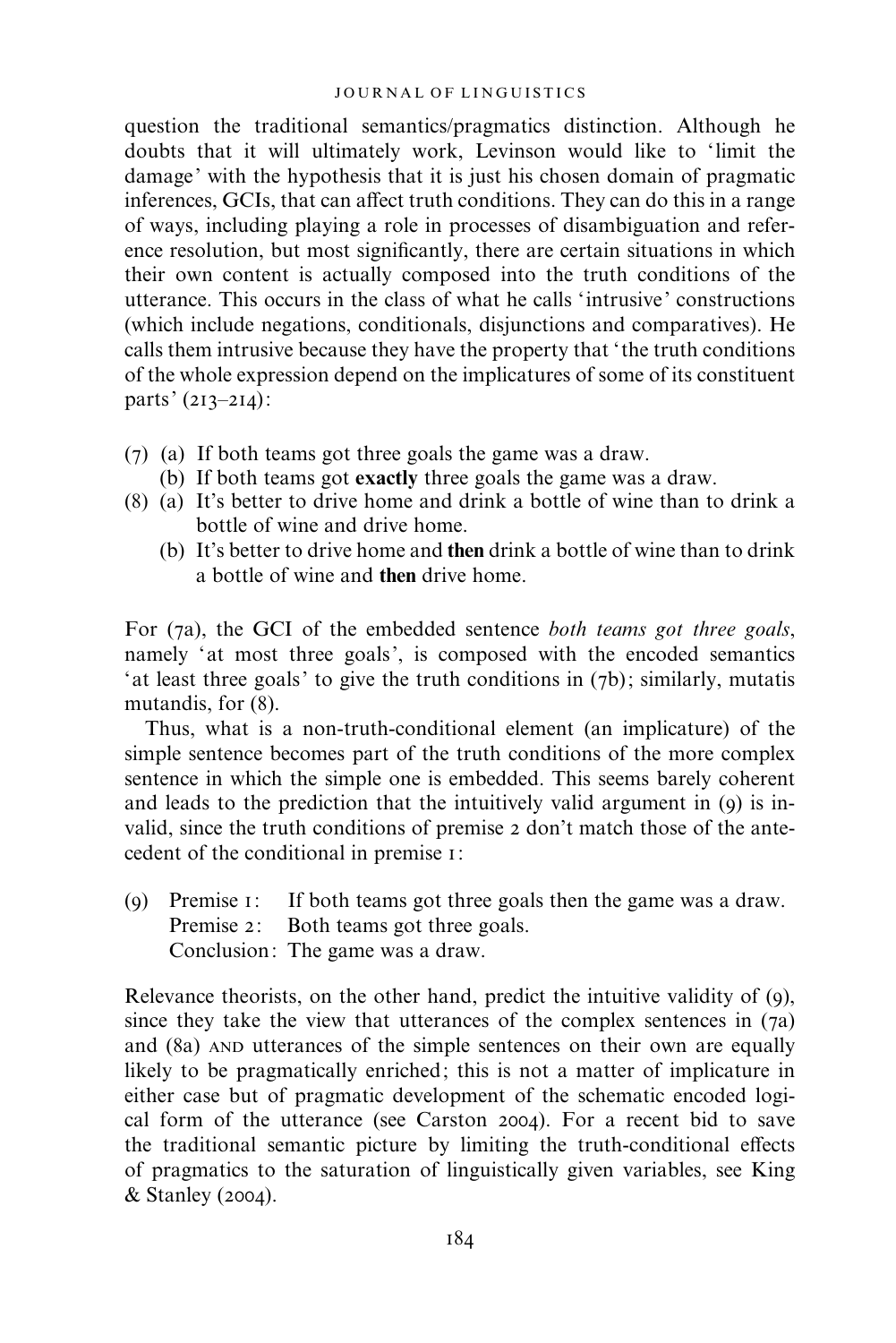#### REVIEWS

The fourth chapter argues for the very interesting hypothesis that the three Binding Conditions of generative grammar can be reduced to a single grammatical condition, with the effects of the other two being secured by default pragmatic inferences of the Q and M variety.

There is no space here for detailed assessment of Levinson's important project, which challenges much received thinking. (For a recent thoughtful critique, see Bezuidenhout 2002.) However, as a relevance theorist, I am bound to issue the following caveat: readers not well-acquainted with relevance theory will get a rather skewed view of it from this book. Levinson repeatedly claims that, since RT is a theory of context-sensitive inference, it is inherently incapable of accounting for generalized inferences such as those above – he gives NO argument to substantiate this serious allegation. He makes other claims about RT: '[A]ccording to [Sperber & Wilson] all inference involved in implicature derivation is deductive, hence the inferences must be monotonic' (56); 'Relevance theorists propose that there is a special kind of implicature, an explicature, that embellishes logical forms in limited ways' (238); 'Wilson and Sperber … have argued that pragmatics amounts to nothing more than central reasoning processes applied to linguistic stimuli'  $(371)$ . The first claim here is false, the second a distortion, and the third, which did appear in an early RT paper, has long since been superseded (see any RT publication since 1994, in particular Sperber & Wilson 1995, Carston 2002, Wilson & Sperber 2003).

The issue of whether or not default inferences of the sort that Levinson proposes are, in fact, carried out in the on-line process of utterance interpretation is currently one of the main foci of work in the newlydeveloping field of experimental pragmatics (see, in particular, Bott & Noveck 2003, Katsos et al. 2003). Bott & Noveck asked adult subjects to respond with 'true' or 'false' to utterances of underinformative sentences such as 'Some robins are birds' or 'Some elephants are mammals'. Subjects who respond on the basis of linguistic meaning alone will say 'true' while those who have performed the pragmatic scalar inference, giving 'some but not all robins are birds', etc. will say 'false'. Responses were given under one of two conditions: (a) with a short time lag (900 milliseconds) between presentation of the sentence and subjects' response, and (b) with a longer time lag (3 seconds). The point of this was to control for the amount of processing effort subjects could expend before giving their response. The default inference account predicts that the inference is drawn automatically and only subsequently cancelled when checked against context (general knowledge that all robins are birds, etc.), so that one would expect fewer 'true' responses in the short time condition than in the longer time condition. The reverse is predicted by RT, which does not assume any automatic default pragmatic inferences: the pragmatically enriched interpretation (prompting the response of 'false') should take longer than